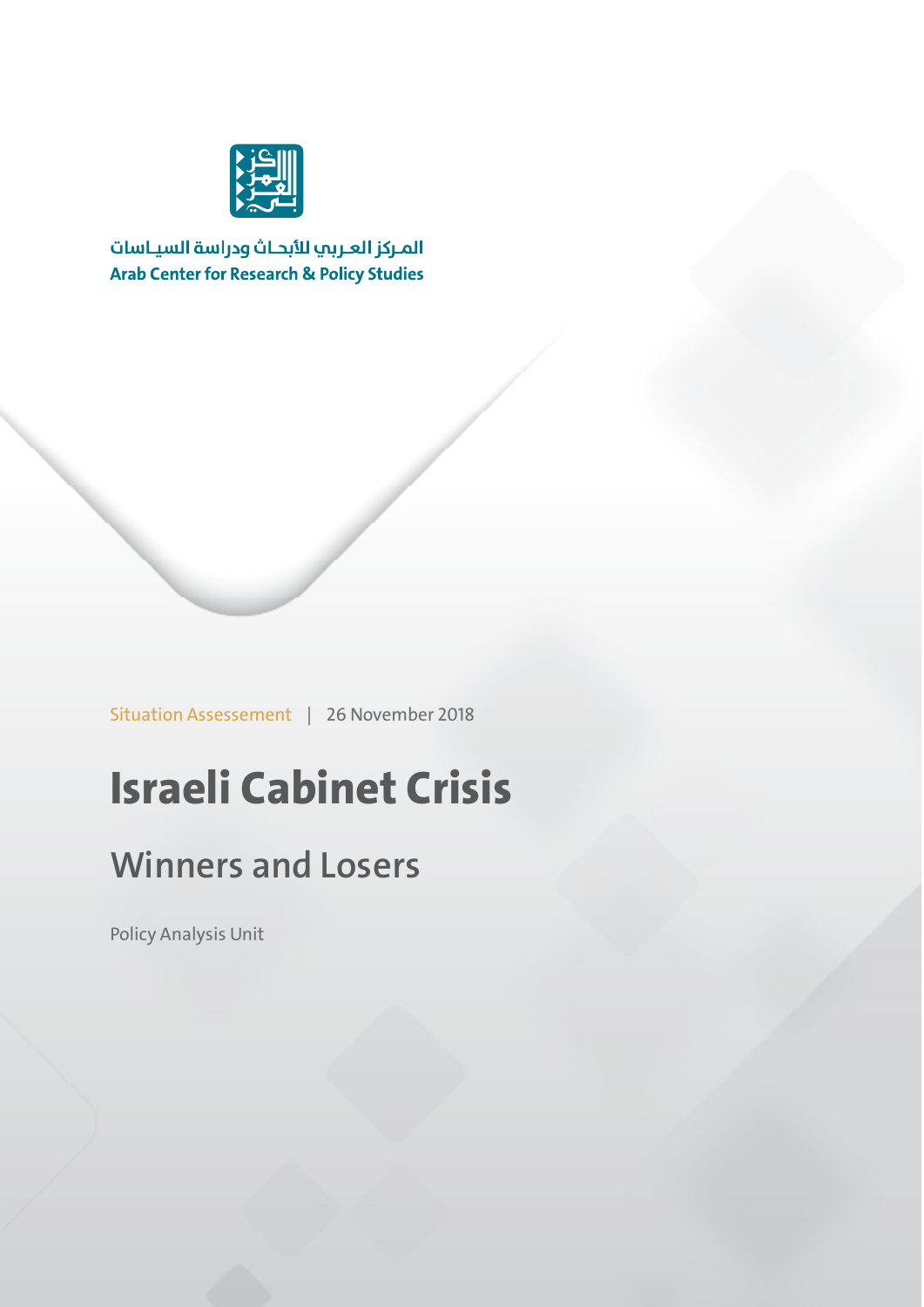#### Israeli Cabinet Crisis: Winners and Losers

Series: Situation Assessement

26 November 2018

#### Policy Analysis Unit

The Policy Analysis Unit is the Center's department dedicated to the study of the region's most pressing current affairs. An integral and vital part of the ACRPS' activities, it offers academically rigorous analysis on issues that are relevant and useful to the public, academics and policy-makers of the Arab region and beyond. The Policy Analysis Unit draws on the collaborative efforts of a number of scholars based within and outside the ACRPS. It produces three of the Center's publication series: Assessment Report, Policy Analysis, and Case Analysis reports.

Copyright © 2018 Arab Center for Research and Policy Studies. All Rights Reserved.

The Arab Center for Research and Policy Studies is an independent research institute and think tank for the study of history and social sciences, with particular emphasis on the applied social sciences.

The Center's paramount concern is the advancement of Arab societies and states, their cooperation with one another and issues concerning the Arab nation in general. To that end, it seeks to examine and diagnose the situation in the Arab world - states and communities- to analyze social, economic and cultural policies and to provide political analysis, from an Arab perspective.

The Center publishes in both Arabic and English in order to make its work accessible to both Arab and non-Arab researchers.

The Arab Center for Research and Policy Studies Al-Tarfa Street, Wadi Al Banat Al-Dayaen, Qatar PO Box 10277, Doha +974 4035 4111 +974 40354114 www.dohainstitute.org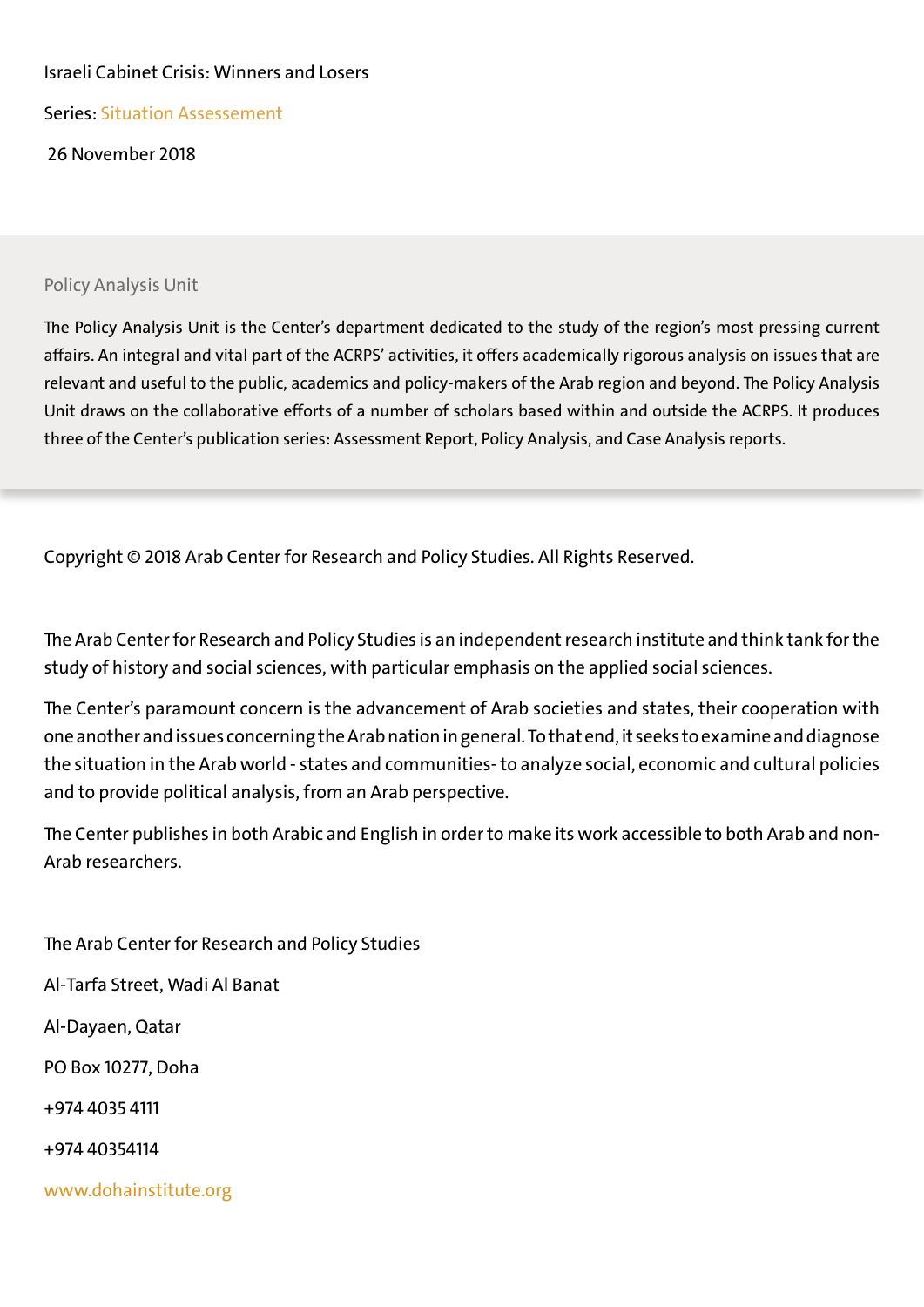# **Table of Contents**

| Lieberman's Resignation and a construction of the construction of the construction of 1 |  |
|-----------------------------------------------------------------------------------------|--|
| Netanyahu's Attempts to Contain the Crisis and an american containing 2                 |  |
| Netanyahu's Motivations and a construction of the construction of the construction of 3 |  |
|                                                                                         |  |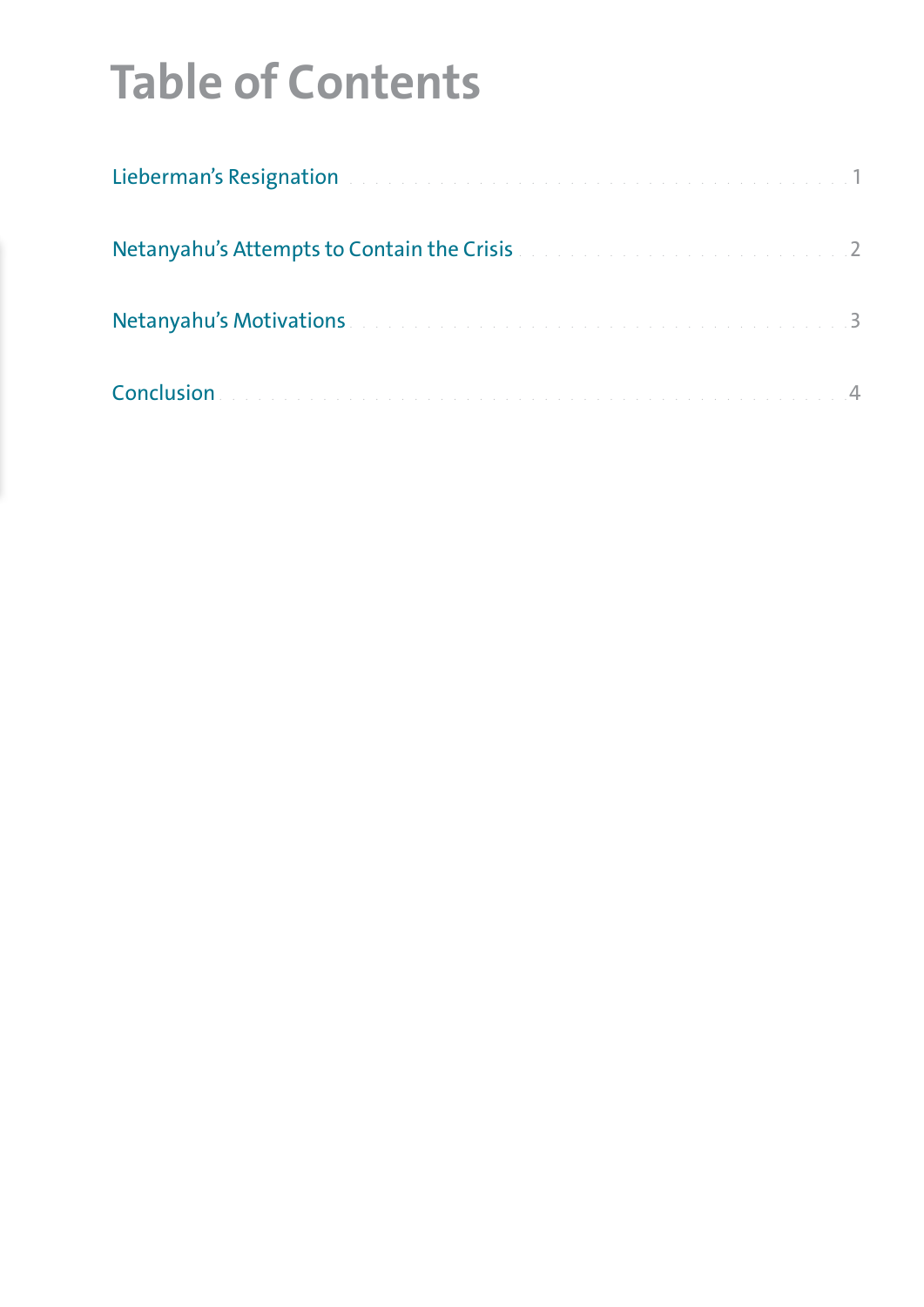<span id="page-3-0"></span>In November 2018, Israel faced a political crisis that almost ousted the fourth government of Benjamin Netanyahu, yet he managed to avert early general elections for the Knesset, which are scheduled for November 2019. On 14 November, the Yisrael Beiteinu party leader Avigdor Lieberman resigned from his ministerial position and withdrew his party from the coalition government, calling for the dissolution of the Knesset and early elections to be held as soon as possible. After Lieberman withdrew his five representatives, the Netanyahu government was left with five parties, numbering 61 of the 120 seats in the Knesset, a majority of just one member. The government now consists of Netanyahu's Likud party with 30 representatives, Moshe Kahlon's Kulanu party with 10 representatives, Naftali Bennet's Jewish Home Party with 8 representatives, Aryeh Deri's Shas party with 7 seats, and United Torah Judaism, a coalition led by Yaakov Litzman and Moshe Gafni, with 6 seats. Once Lieberman announced his resignation, Naftali Bennett issued a public warning to Netanyahu that if he did not acquire the position of defense minister, he too would withdraw from the government coalition, leading to a cabinet collapse and early elections.

### **Lieberman's Resignation**

In a press conference held by Lieberman, he attributed his resignation to his differences with Netanyahu and the security cabinet headed by the Prime Minister about Israeli policy towards Hamas and the Gaza Strip. Lieberman denounced the ceasefire between Israel and Hamas in the Gaza Strip mediated by Egypt, after two days of mutual bombardment, claiming the move "surrendered to terror". Lieberman referred to his recent disputes with Netanyahu and the security cabinet, including the issue of permitting the entry of fuel and financial support to the Hamas authority in the Gaza Strip, and the government's postponement of the demolition of the village of Khan Al-Ahmar in Jerusalem. Israel had previously decided to evict the residents of the village in order to expand the Ma'aleh Adumim settlement **(1)**.

Lieberman seems to have decided to resign in the past weeks in response to Netanyahu and the security cabinet's obstruction of his policies and their revocation of his unilateral decisions on Gaza, unwilling to submit to the decisions of the cabinet. When the marches of return from the Gaza Strip set off in March 2018, Lieberman aligned with the position adopted by Netanyahu, the military, and the security cabinet towards the Gaza Strip. This gave priority to countering Iranian military influence in Syria and avoiding a confrontation on both the northern and southern fronts at the same time. But this accordance did not last long. The dispute broke out in August 2018, when Netanyahu, with the support of the military, began to seek a long-term ceasefire agreement between Israel and the Hamas authority in Gaza under Egyptian mediation.**(2)**

**<sup>1</sup>** Haim Levinson and others, " Lieberman announces his resignation: "The Ceasefire Surrenders to Terror," Haaretz, 14/11/2018, last accessed 24/11/2018 at: <https://bit.ly/2DDNSkD>

**<sup>2</sup>** Amos Harel, "As if it Never Was: Lieberman's Term Did Not Leave the Impression He Had Hoped For", Haaretz, 14/11/2018, last accessed 24/11/2018 at: <https://bit.ly/2Pqum16>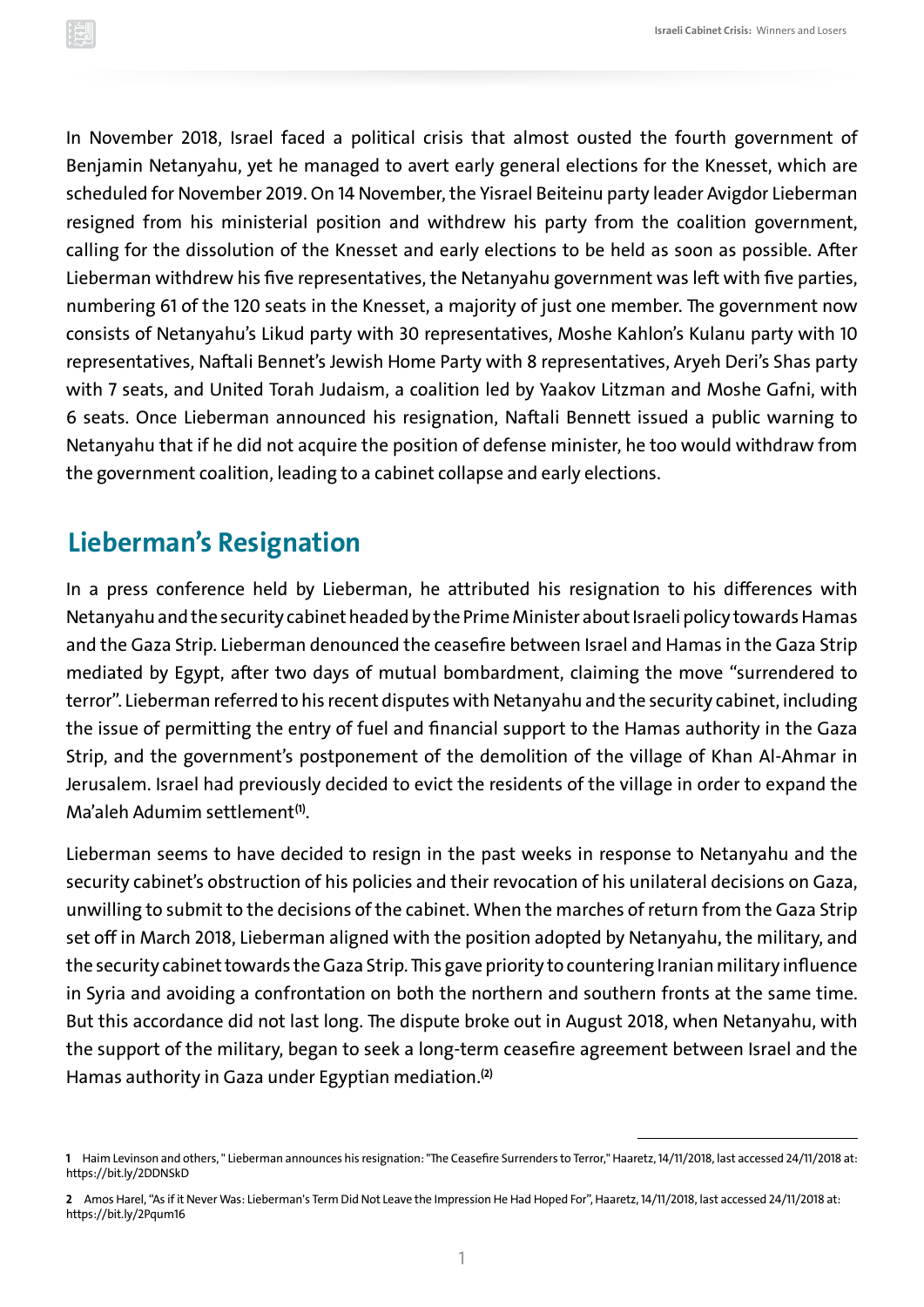<span id="page-4-0"></span>In early August 2018, the security cabinet discussed the policy that Israel should adopt towards Gaza, discussing two proposals. The first suggested working towards a settlement that would include the return of the Palestinian Authority to the Gaza Strip and its control over the border crossings. The second was to work towards a compromise based on a mutual understanding with the Hamas authority in Gaza. The Cabinet decided to adopt Netanyahu's position calling for a settlement with Hamas under Egyptian mediation.**(3)**

Lieberman, who opposed both proposals, made an attempt to obstruct the settlement with the Hamas Authorities. Over the past few months he imposed short-term sanctions on the Gaza Strip through unilateral decisions without referring to the security cabinet or the prime minister. These sanctions included reducing the Gaza Strip fishing zone, the closure of the Kerem Shalom and Beit Hanoun (Erez) crossings and halting fuel shipments. Lieberman backed down from these decisions under pressure from Netanyahu and the military establishment. Recently, the cabinet decided that without its prior approval, Lieberman could not make decisions on these matters alone. Lieberman also noted that since he assumed the post of defense minister, neither his, nor his party's popularity had increased; in fact, it has fallen slightly in public opinion polls. It is well known that the position of defense minister usually increases the popularity of whoever holds it. He consequently decided to resign for electoral considerations, as the Knesset elections expected in the spring of 2019 approach.

### **Netanyahu's Attempts to Contain the Crisis**

Immediately after Lieberman's resignation, and the onset of the cabinet crisis, Education Minister Naftali Bennet warned that he would also withdraw from the government if he was not appointed the new minister of defense. Netanyahu held intensive talks with the leaders of the coalition parties, calling on them to stay and maintain the government and not hold early elections. Contrary to the crises his government experienced in the last year, during which Netanyahu threatened his coalition partners that he would hold early elections, he appeared determined to keep his government this time.

Netanyahu stressed in his meetings with the party heads and in his statements to the media that it is in the interest of Israeli security to maintain the government and avoid early elections. He claimed that Israel is still fighting a battle that is not yet over, during which the country should not be playing politics and overthrowing the government. He also insisted that national security is far more important than party politics and personal interests. The prime minister announced that he would retain the position of Minister of Defense position for himself for security reasons, and stressed that he did not want to hold unnecessary elections at a stage that requires a show of responsibility.**(4)**

**<sup>3</sup>** Avi Dabush, "The Cabinet Discusses the Settlement: Lieberman Obstructs it 14 Times", Haaretz, 19/11/2018, last accessed 24/11/2018 at: <https://bit.ly/2OZkIgV>.

**<sup>4</sup>** Noa Landau and Jonathan Lis, "Netanyahu: We Are at One of the Most Complex Security Junctures, During Which We Will Not Hold Elections", Haaretz, 18/11/2018, last accessed 25/11/2018 at:<https://bit.ly/2DIE3Rx>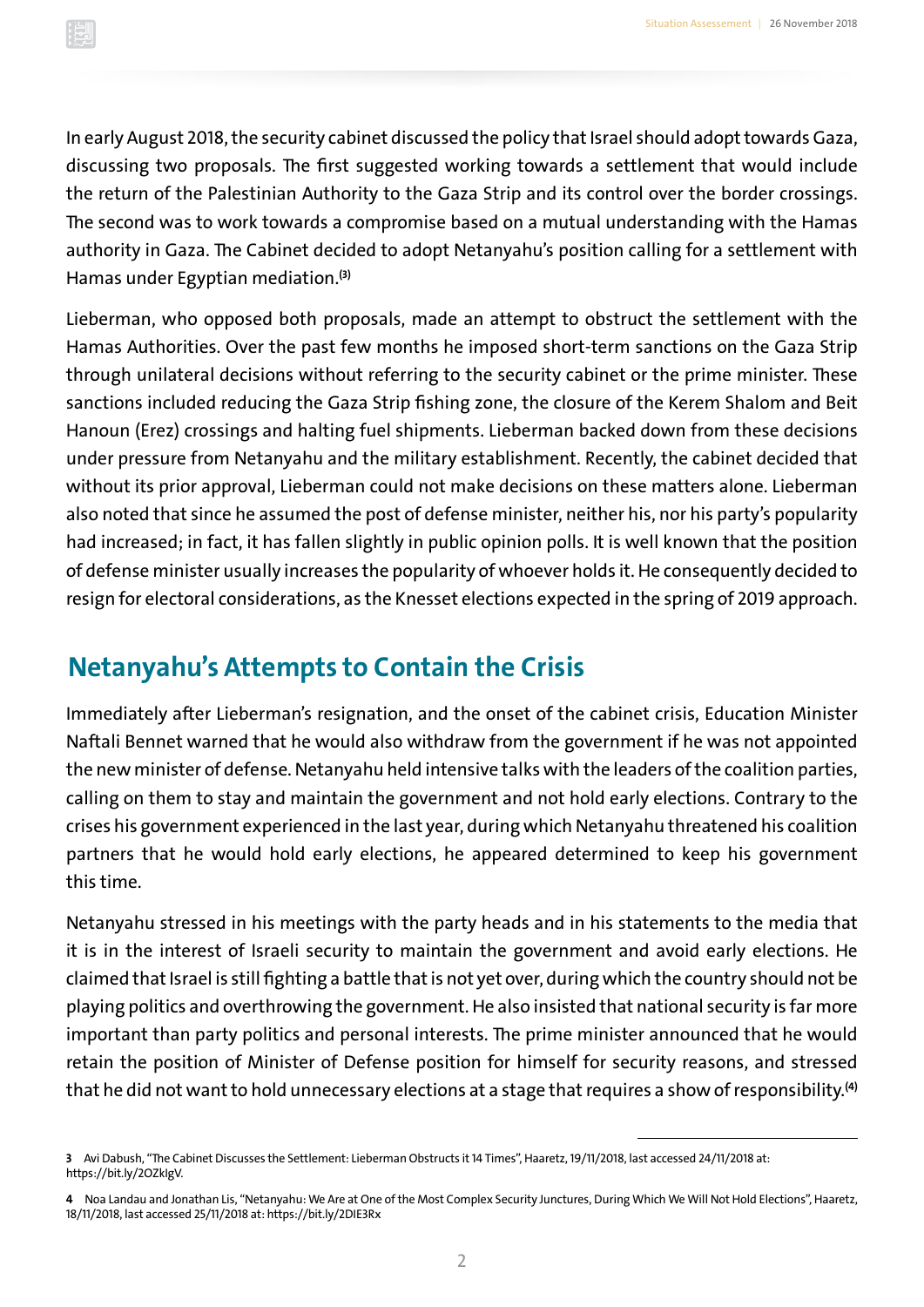<span id="page-5-0"></span>Meeting the leaders of the ruling coalition parties as well as those who hold sway within right-wing and extreme right-wing ranks, particularly the most important settler rabbis who influence Bennett, Netanyahu emphasized that ousting the government at this stage could lead to the defeat of the right-wing camp. This happened in 1992 when the extreme right-wing members withdrew from government, which greatly cost the Israeli right-wing in the 1992 elections.

This campaign worked on Bennet, whose threat did not obtain a consensus among his party's Knesset members. On 19 November he announced that he had withdrawn his demands from the prime minister and that he would remain in the government coalition. At the same time, Bennett criticized Netanyahu for not, in his mind, adopting a tough policy toward the Palestinians. He also disparaged Netanyahu's failure to achieve a decisive victory over the Hamas Authority in Gaza and blamed him for the erosion of Israeli deterrence while not evicting the Palestinian residents of Khan al-Ahmar, and not demolishing homes of Palestinians who carry out military operations Against Israel.**(5)**

### **Netanyahu's Motivations**

Unlike previous government crises, Netanyahu did his best to preserve his government and postpone the early elections of the Knesset as long as possible. He seems to believe that postponing elections at this stage serves his interests on a range of issues. Chief among them are the criminal cases against him, and the timing of the Attorney General Avichai Mandelblit's decision to indict him in three corruption cases. Mandelblit will make his decision no later than February 2019 and should Netanyahu, as expected, be indicted he is not obliged to resign under Israeli law. Netanyahu wants to be a prime minister, not a head of a transitional government embroiled in an election campaign.

In addition, Netanyahu wants to announce the date of "the deal of the century" with US president Donald Trump before the dissolution of the Knesset. It is expected that the timing of the announcement of an agreement between Trump and Netanyahu will be arranged in order to serve the agenda of the latter. The announcement of the deal is expected to be accompanied by intense American pressure to accelerate the normalization of Arab relations with Israel, increasing Netanyahu's electoral strength. Netanyahu and Trump also hope that the deal will help Saudi Crown Prince Mohammed bin Salman emerge from his own crisis stemming from the murder of journalist Jamal Khashoggi. The US administration and Israel will try to portray the Saudi crown prince as a "moderate supporter of Middle East peace" rather than the bloody dictator that he has represented ever since Khashoggi was killed.

Netanyahu is also trying to enact many of the laws that serve his interests before the current Knesset is dissolved, such as the law obliging the head of state to appoint the leader of the party which boasts the highest number of Knesset members. In the event of an indictment against Netanyahu,

**<sup>5</sup>** Jonathan Lis, "Bennet and Shaked: We Will Not Resign: We Withdraw Our Demands and Will Help Netanyahu As Minister of Defense", Haaretz 19/11/2018, last accessed 25/11/2018 at: <https://bit.ly/2TIbfy3>